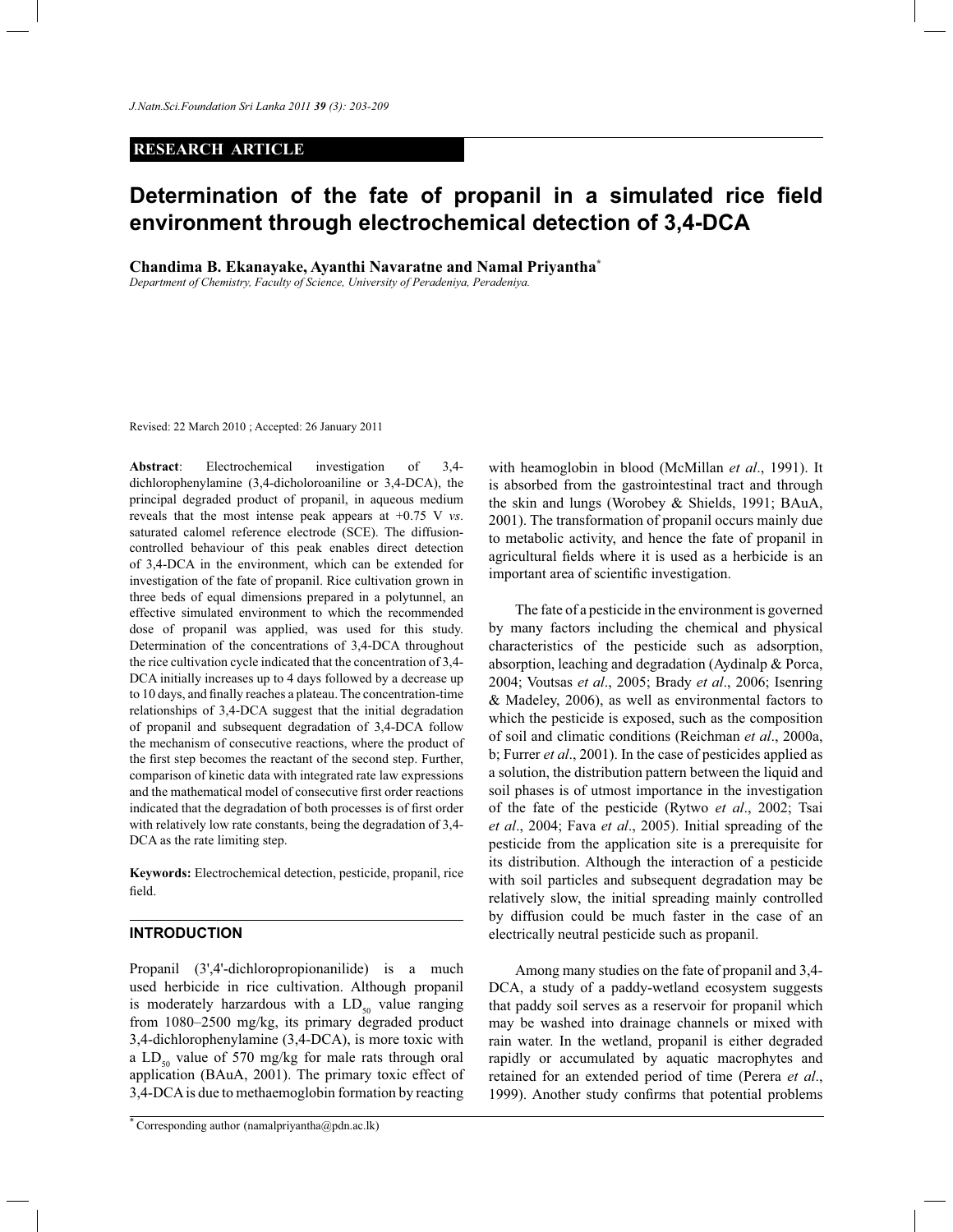exist with direct aerial spraying of ponds with propanil, since propanil being a photosynthesis inhibitor would depress primary production of phytoplankton, resulting in harmful dissolved oxygen levels after its application (Perschbacher *et al*., 2002). Further, 3,4-DCA shows organic-carbon partition coefficient  $(K_{oc})$  values typical of mobile compounds, and its ground-water ubiquity score (GUS) index is below the limit of nonleaching compounds (Fava *et al*., 2005).

 As the fate of a pesticide is a complex issue governed by many factors, it needs to be understood to safeguard the quality of the environment. A satisfactory approach is to apply a suitable model for a set of conditions/parameters defined for the system of investigation. Models on pesticidal fate have aided satisfactory extrapolation to predict where and how pesticides enter the environment (Carsel *et al*., 1984; USEPA, 2004; McCarthy *et al*., 2007). Nevertheless, application of available models for local environmental conditions has become doubtful, because models designed using different soil types and for different meteorological conditions would not provide satisfactory predictions for a new set of local environmental conditions. Limited data available on environmental fate studies of 3,4-DCA promote detailed investigation on this issue (McMillan *et al*., 1991; Dups *et al*., 2003).

 The goal of this research is to study the fate of propanil in a simulated rice field by means of a kinetic model for the determination and quantification of its primary degraded product, 3,4-DCA. As propanil is not electroactive at bare electrode surfaces, its direct electrochemical determination is not possible and consequently, electrodes modified with metalloporphyrin catalysts have been reported as a reliable means for its detection (Priyantha & Weerabahu, 1996; Priyantha *et al*., 2004). On the other hand, electroactivity of 3,4- DCA makes it possible to investigate the fate of propanil through the detection of 3,4-DCA. For this investigation, the application of propanil followed by regular sampling of floating and leaching water from the soil bed, where rice plants are grown under simulated conditions by applying actual farmer practices, is important. Further, detection of 3,4-DCA, in replicate, is neccssary to improve the precision of measurements. Detection of 3,4-DCA by steady-state amperometry, an economical and simple analytical method, is a feature of this study.

#### **METHODS AND MATERIALS**

*Materials***:** A standard sample of 3,4-DCA (98 %) was purchased from Fluka (Germany). The electrolyte, NaCl, and stearic acid for electrode modification were of analytical grade purchased from BDH (England). Acetonitrile, used for the preparation of 3,4-DCA standards and of electrolyte solutions, was distilled prior to use.

*Instrumentation***:** A CV-1B cyclic voltammograph and an X-Y recorder, both from Bioanalytical Systems, USA, were used for cyclic voltammetric and amperometric experiments. Cyclic voltammetric analyses and amperometric determinations were performed in a three-electrode, single-compartment cell, which was constructed using a glassy carbon working electrode (GCE), a platinum wire counter electrode, and a saturated calomel reference electrode (SCE). All potentials were measured with respect to SCE, and all the experiments were conducted under  $N_2$  saturated conditions.

*Research design***:** Based on the findings of a previously reported research work (Navaratne *et al*., 2009), stearic acid-coated GCEs were used for the detection of 3,4- DCA. Cyclic voltammetric experiments of 160 ppm 3,4-DCA in 0.1 mol dm<sup>-3</sup> NaCl [prepared in H<sub>2</sub>O:CH<sub>2</sub>CN] (3:1 V/V) mixed solvent system] were carried out by changing experimental conditions in order to optimize the potential operated for amperometric detection.

*Experiments on simulated rice field environment***:**  Three rice beds of similar dimensions (1.0 m in length  $\times$  1.0 m in width  $\times$  0.5 m in depth) were prepared in a polytunnel and filled up to 0.25 m with paddy soil obtained from the Rice Research and Development Institute (RRDI), Batalagoda. Weeds grown in normal paddy fields were introduced to these soil beds and allowed to grow under water saturated conditions.

 After the weeds grew up to about 0.3 m in height, the fields were filled with water up to 3 cm above the soil level, and this level was kept constant by addition of water to counteract the effect of evaporation on the final results. Water samples from the rice field were analysed for propanil and 3,4-DCA residues for a period of 3 d, before application of any pesticide, because pesticides had been introduced to the soil during previous rice cultivations at the RRDI. For this purpose, water samples were withdrawn, in triplicate, from each bed from the top layer as well as from the bottom (after passing through the soil bed).

 After 10–14 d of planting rice, the recommended dose of propanil  $(400 \text{ cm}^3 \text{ of } 670 \text{ ppm per bed of } 1 \text{ m}^2)$ area) was introduced to the field. Water samples were collected daily up to 10 d, followed by every  $8<sup>th</sup>$  day thereafter to determine the concentration of 3,4-DCA.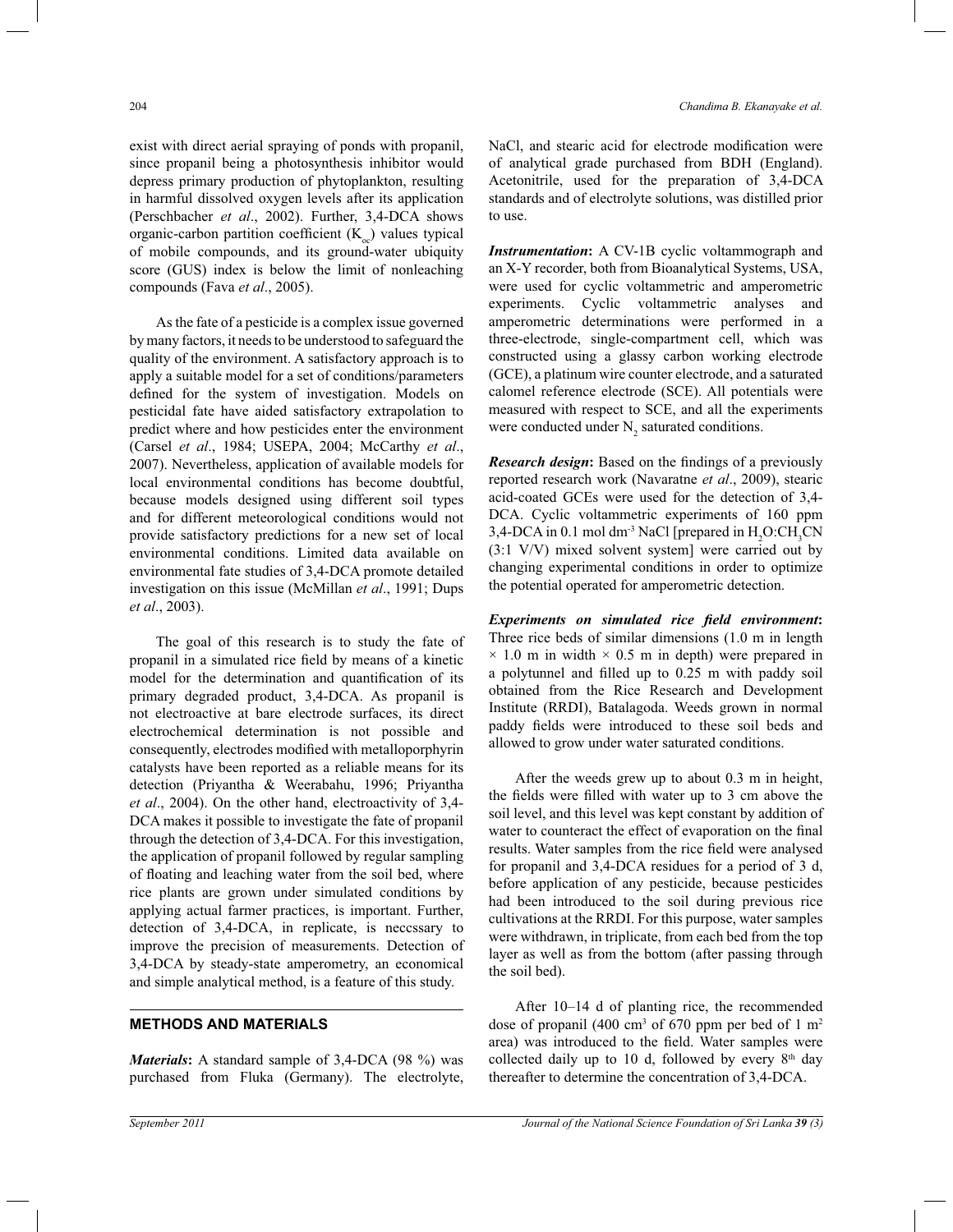# **RESULTS AND DISCUSSION #.- . #**

Parameter optimization for the detection of 3,4-DCA was conducted using cyclic voltammetric studies at was conducted using cyclic voltammetric studies at bare GCE in 0.1 mol dm<sup>-3</sup> NaCl (3:1  $H_2O/CH_3CN$ ). The bare GCE in 0.1 mol dm<sup>-3</sup> NaCl (3:1  $H_2O/CH_3CN$ ). The voltammograms recorded between  $+1.0$  V and  $-1.0$  V showed two reduction peaks and two oxidation peaks at the showed two reduction peaks and two oxidation peaks at the potentials of  $+0.10 \text{ V}, -0.10 \text{ V}$  (broad),  $+0.35 \text{ V}$  and  $+0.75$ V, respectively, which are in agreement with literature V, respectively, which are in agreement with literature (Navaratne *et al.*, 2008). The optimum operational (Navaratne *et al.*, 2008). The optimum operational potential for the amperometric detection of 3,4-DCA was subsequently determined to be  $+0.70V$  at bare GCE at subsequently determined to be  $+0.70V$  at bare GCE at which the highest amperometric response was observed. Noisy amperometric responses at this potential were Noisy amperometric responses at this potential were improved using stearic acid coatings. Analytical improved using stearic acid coatings. Analytical characteristics for the detection of 3,4-DCA, such as sensitivity of detection, linear dynamic range, minimum sensitivity of detection, linear dynamic range, minimum<br>detection limit and lifetime were determined to be 1.23 μA ppm<sup>-1</sup>,  $0.08 - 0.80$  ppm, 0.03 ppm and 5 weeks, respectively.

Levels of 3,4-DCA, as determined by steadystate amperometry at stearic acid coated GCE in three beds of two cultivation cycles over a period of 52 days after application of propanil are shown in Table 1. after application of propanil are shown in Table 1.<br>The average concentration of 3,4-DCA over the three beds at each sampling day has also been reported for beds at each sampling day has also been reported for comparison. Levels of 3,4-DCA were not detected after 52 days of propanil application, indicating that almost all propanil and 3,4-DCA have degraded into other products. propanil and 3,4-DCA have degraded into other products.<br>The differences in the levels of 3,4-DCA among the three rice beds, as observed by high standard deviations in rice beds, as observed by high standard deviations in Table 2, can be explained considering many variations in the preparation of the rice beds such as the composition and particle size of soil, which cannot be fully controlled in any field trial although the soil for the preparation of the beds was obtained from a single location of a rice field used for research purposes. The pooled standard deviation  $(\sigma_p)$  was calculated using equation 1,

$$
\sigma_p = \left\{ \frac{\sum (x_i - \overline{x}_1)^2 + \sum (x_i - \overline{x}_2)^2}{(N - k)} \right\}^{\frac{1}{2}} \qquad \qquad ...(1)
$$

where  $x_i$  is any individual measurement of a particular where  $x_i$  is any individual measurement of a particular cultivation cycle on a given sampling day,  $\overline{x_i}$  is the average concentration of that cycle, *N* is the total number of measurements of both cycles ( $N = 6$ ), and  $k$  is the number of cultivation cycles ( $k = 2$ ). number of cultivation cycles  $(k = 2)$ . where  $x_i$ 

It should be stressed that residual levels of neither propanil nor 3,4-DCA were present, according to the background measurements, when the rice cultivation cycle began under simulated conditions. Further, levels background measurements, when the rice cultivation cycle began under simulated conditions. Further, levels of 3,4-DCA in the leachate were found to be below the of 3,4-DCA in the leachate were found to be below the detection limits, which is characteristic of a nonleaching pesticide such as 3,4-DCA, as already reported (Reichman *et al.*, 2000a).

Although there were differences among the three beds, the average concentrations of 3,4-DCA at each beds, the average concentrations of 3,4-DCA at each sampling time between the two cultivation cycles

Table 1: Concentration of 3,4-DCA, in ppm, in surface water of three beds of two cultivation cycles measured over a period of 52 days using steady state amperometry.  $UD \equiv$  undetectable

| Day            | Cycle 1   |           |           |         | Cycle 2 |           |           |         |
|----------------|-----------|-----------|-----------|---------|---------|-----------|-----------|---------|
|                | Bed 1     | Bed 2     | Bed 3     | Average | Bed 1   | Bed 2     | Bed 3     | Average |
| 1              | <b>UD</b> | <b>UD</b> | <b>UD</b> | --      | UD      | <b>UD</b> | <b>UD</b> | --      |
| $\overline{c}$ | 2.15      | 2.28      | 2.69      | 2.38    | 1.94    | 2.37      | 2.62      | 2.31    |
| 3              | 2.69      | 2.90      | 2.53      | 2.71    | 2.79    | 2.75      | 2.43      | 2.66    |
| 4              | 3.87      | 4.24      | 3.84      | 3.99    | 3.40    | 3.81      | 3.73      | 3.65    |
| 5              | 3.11      | 3.5       | 3.05      | 3.22    | 3.11    | 3.56      | 3.05      | 3.24    |
| 6              | 2.40      | 2.38      | 1.49      | 2.09    | 2.22    | 2.33      | 1.70      | 2.08    |
| 7              | 1.88      | 2.30      | 1.90      | 2.03    | 1.62    | 2.33      | 1.90      | 1.95    |
| 8              | 1.44      | 1.99      | 1.59      | 1.67    | 1.49    | 1.91      | 1.65      | 1.68    |
| 9              | 1.25      | 1.60      | 1.20      | 1.35    | 1.25    | 1.62      | 1.20      | 1.36    |
| 10             | 1.20      | 1.34      | 0.94      | 1.16    | 1.30    | 1.26      | 1.12      | 1.23    |
| 20             | 2.20      | 2.11      | 1.70      | 2.00    | 2.20    | 2.14      | 1.62      | 1.99    |
| 28             | 2.11      | 1.86      | 1.46      | 1.81    | 2.03    | 1.86      | 1.46      | 1.78    |
| 36             | 2.56      | 1.88      | 1.51      | 1.98    | 2.19    | 1.90      | 1.44      | 1.84    |
| 44             | 2.15      | 2.28      | 1.88      | 2.11    | 1.94    | 2.19      | 1.78      | 1.97    |
| 52             | 0.78      | 0.87      | 0.39      | 0.68    | 0.91    | 1.05      | 0.62      | 0.86    |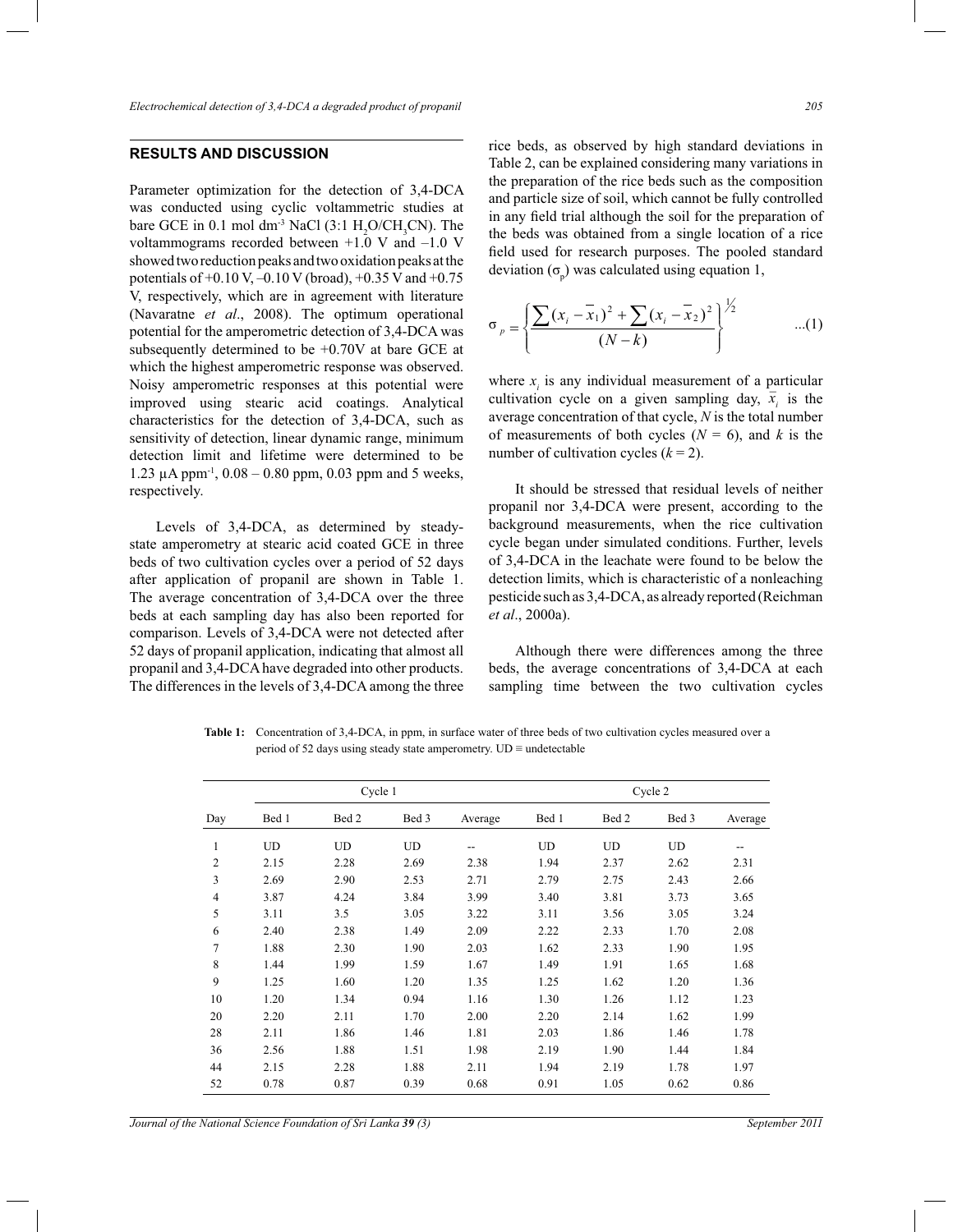were comparable having much smaller changes in the average results (column 5, Table 2). This provides valuable information indicating the repeatability of the amperometric method employed for the detection of 3,4-DCA. The statistical parameter, the F index,  $[F =$  $(\sigma_1/\sigma_2)^2$  where  $\sigma_1$  and  $\sigma_2$  are the variances of each set and  $\sigma_1$  $> \sigma_2$ ] calculated for the standard deviations of the two beds for each day was close to unity for many sampling days (column 6, Table 2). The F-test thus indicates that there is no statistical difference between the average results of the two cultivation cycles at a high confidence level, which is also supported by having low concentration differences shown in Table 2. Consequently, the cumulative average of the three beds of the two cultivation cycles can be used for investigation of the fate of propanil in the simulated rice field environment.

**Table 2:** Standard deviations (individual and pooled), difference in the average concentrations (ppm) and the *F* value associated with concentration measurements of 3,4-DCA shown in Table 1

| Day | $\sigma_{\text{cycle}1}$ | $\sigma_{\text{cycle2}}$ | $\sigma_{\rm p}$ | X<br>X<br>(cycle 2)<br>(cycle 1) | $F$ value |
|-----|--------------------------|--------------------------|------------------|----------------------------------|-----------|
| 1   |                          |                          |                  |                                  |           |
| 2   | 0.28                     | 0.34                     | 0.31             | 0.07                             | 1.49      |
| 3   | 0.19                     | 0.20                     | 0.19             | 0.05                             | 1.13      |
| 4   | 0.22                     | 0.22                     | 0.22             | 0.34                             | 1.05      |
| 5   | 0.24                     | 0.28                     | 0.26             | $-0.02$                          | 1.30      |
| 6   | 0.52                     | 0.34                     | 0.44             | 0.01                             | 2.39      |
| 7   | 0.24                     | 0.36                     | 0.30             | 0.08                             | 2.28      |
| 8   | 0.28                     | 0.21                     | 0.25             | $-0.01$                          | 1.80      |
| 9   | 0.22                     | 0.23                     | 0.22             | $-0.01$                          | 1.11      |
| 10  | 0.20                     | 0.09                     | 0.16             | $-0.07$                          | 4.61      |
| 20  | 0.27                     | 0.32                     | 0.29             | 0.01                             | 1.43      |
| 28  | 0.33                     | 0.29                     | 0.31             | 0.03                             | 1.26      |
| 36  | 0.53                     | 0.38                     | 0.46             | 0.14                             | 1.98      |
| 44  | 0.20                     | 0.21                     | 0.21             | 0.14                             | 1.03      |
| 52  | 0.26                     | 0.22                     | 0.48             | $-0.18$                          | 1.35      |

Considering the variation of the average concentration of 3,4-DCA over the entire sampling period, the initial increase up to 4 days (Figure 1) is a clear indication of the degradation of propanil to form 3,4-DCA. This is well in agreement with earlier observations as it has been reported that 3,4-DCA reaches the maximum levels within 1-5 days of propanil application, and remain high for 1-2 weeks (McMillan *et al*., 1991).

Assuming that the degradation is quantitative, and that 3,4-DCA does not undergo significant degradation within the initial period of 4 days, the concentration of propanil at each detection point of 3,4-DCA can be determined. This assumption is justifiable because it has already been reported that propanil is metabolized rapidly in aerobic soil with a half-life of 0.5 days (McMillan *et al*., 1991).

 The variation of the propanil concentration calculated with the aid of the concentration of 3,4-DCA at different sample points within the initial period is shown in Figure 2. The concentration of 3,4-DCA at day 1 was not detectable, and hence it was assumed to be negligible.

 This investigation mainly focused on the rate of degradation processes in order to understand the fate of propanil. Kinetics analysis performed for initial degradation of propanil, assuming that the degradation of propanil forming 3,4-DCA is the major conversion step, indicated that the degradation process is of first order according to the integrated first order rate law as shown in equation 2,

$$
\ln [P] = \ln [P]_0 - k_1 t \qquad \qquad \dots (2)
$$

where  $[P]_0$  is the initial concentration of propanil and  $[P]$ is the concentration of propanil at time  $t$ , and  $k<sub>1</sub>$  is the first order rate constant (Figure 3). It should be noted that there are only four measurements as the concentration of  $3,4$ -DCA started decreasing after the  $4<sup>th</sup>$  day of sampling according to Figure 1. The linear fit of the integrated rate equation for first order kinetics shows a regression coefficient close to one (0.9523), as compared to more deviated values with the rate laws of other orders (0.9044 for zeroth order and 0.9134 for second order). The rate constant for degradation of propanil (*k* 1 ) estimated from Figure 3 is  $4.51 \times 10^{-6}$  s<sup>-1</sup>.

 The variation of the relative magnitude of the concentration of 3,4-DCA over a period of 52 days is indicative of degradation of propanil followed by subsequent degradation of 3,4-DCA qualifying the overall process for a consecutive first order reaction, which can be represented as follows (Levine, 2002).

where  $k_2$  represents the rate constant of degradation of 3,4-DCA. Additionally, the magnitude of  $k_2$  should be

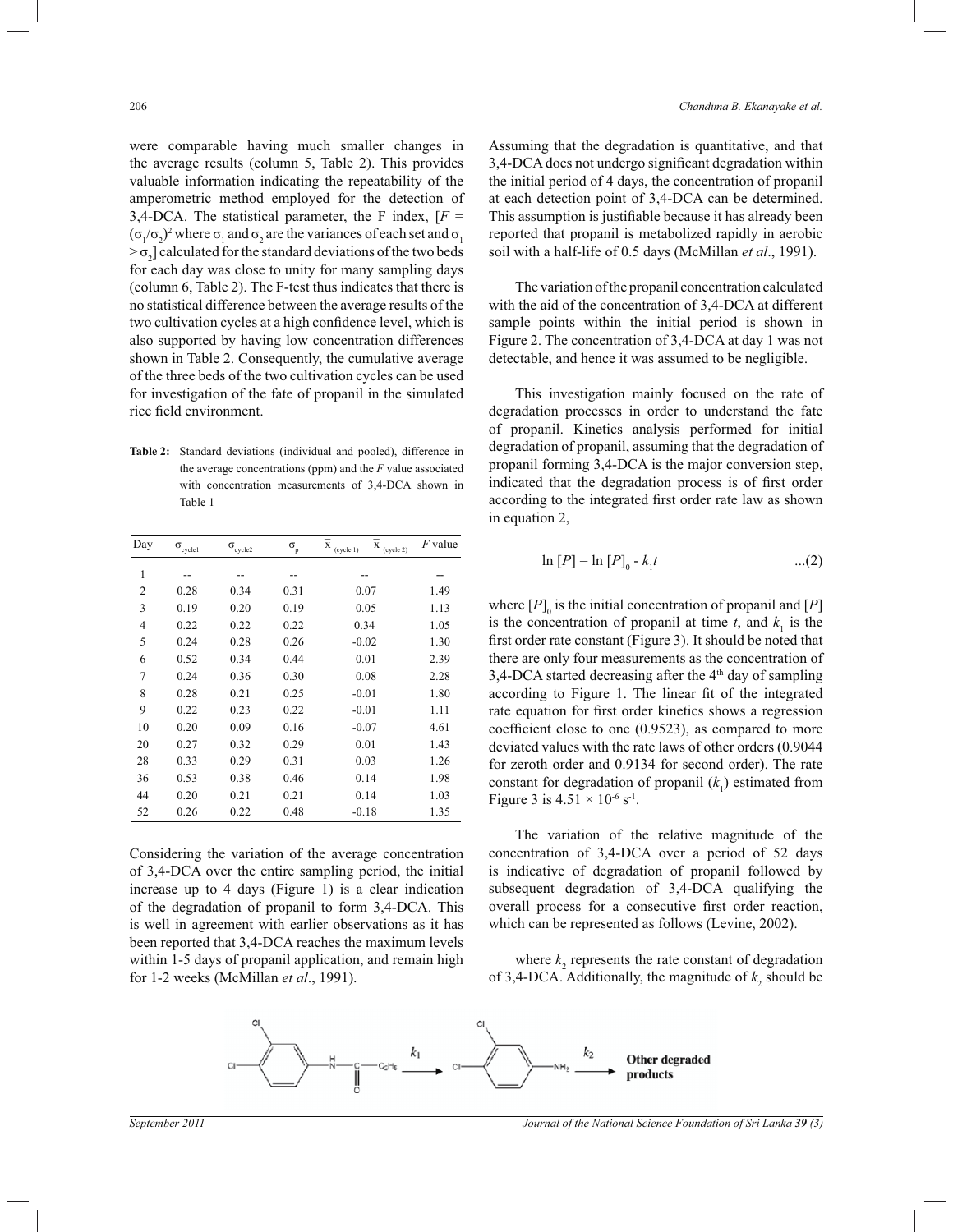*Electrochemical detection of 3,4-DCA a degraded product of propanil*  $^{207}$ 



Figure 1: Average concentration of 3,4-DCA in surface water of simulated rice fields over two cultivation cycles of three beads, together with associated standard deviation

 $\ddot{\phantom{0}}$ 



Figure 3: Illustration of the integrated rate law for first order kinetics for degradation of propanil in the simulated rice field environment

smaller than that of  $k_1$  to observe a curve similar to that is shown in Figure 1.

The variation of the concentration of  $3,4$ -DCA, when modelled according to the integrated rate law for first order consecutive reactions is shown in equation 3

$$
[D] = \frac{k_1[P]_0}{k_2 - k_1} (e^{-k_1 t} - e^{-k_2 t}) \qquad ...(3)
$$

where  $[D]$  is the concentration of 3,4-DCA at time  $t$ . The concentration of  $3,4$ -DCA,  $[D]$ , calculated from equation 3 shows the best fit for  $k_2 = 0.55$   $k_1 = 2.48 \times 10^{-6}$  s<sup>-1</sup> when compared with the experimentally obtained values



**Figure 2:** The variation of the propanil concentration in simulated rice fields within the first 4 days



**Figure 4:** Concentration of 3,4-DCA as calculated with the aid of equation 3 for  $k_2 = (0.55)k_1$ 

(Figure 1). The calculated concentration values of  $3,4-$ DCA according to the proposed kinetics model is shown in Figure 4. The deviation between the modelled and experimental values after 10 days of the application of propanil is probably due to its release into water after the death of plants that had adsorbed propanil during initial introduction.

The decrease in the concentration of 3,4-DCA down to undetectable levels beyond 45 days is indicative of the absence of 3,4-DCA at appreciable levels. This is either due to the degradation of 3,4-DCA leading to simpler molecules which cannot be detected electrochemically and/or leaching and other sorption effects becoming significant.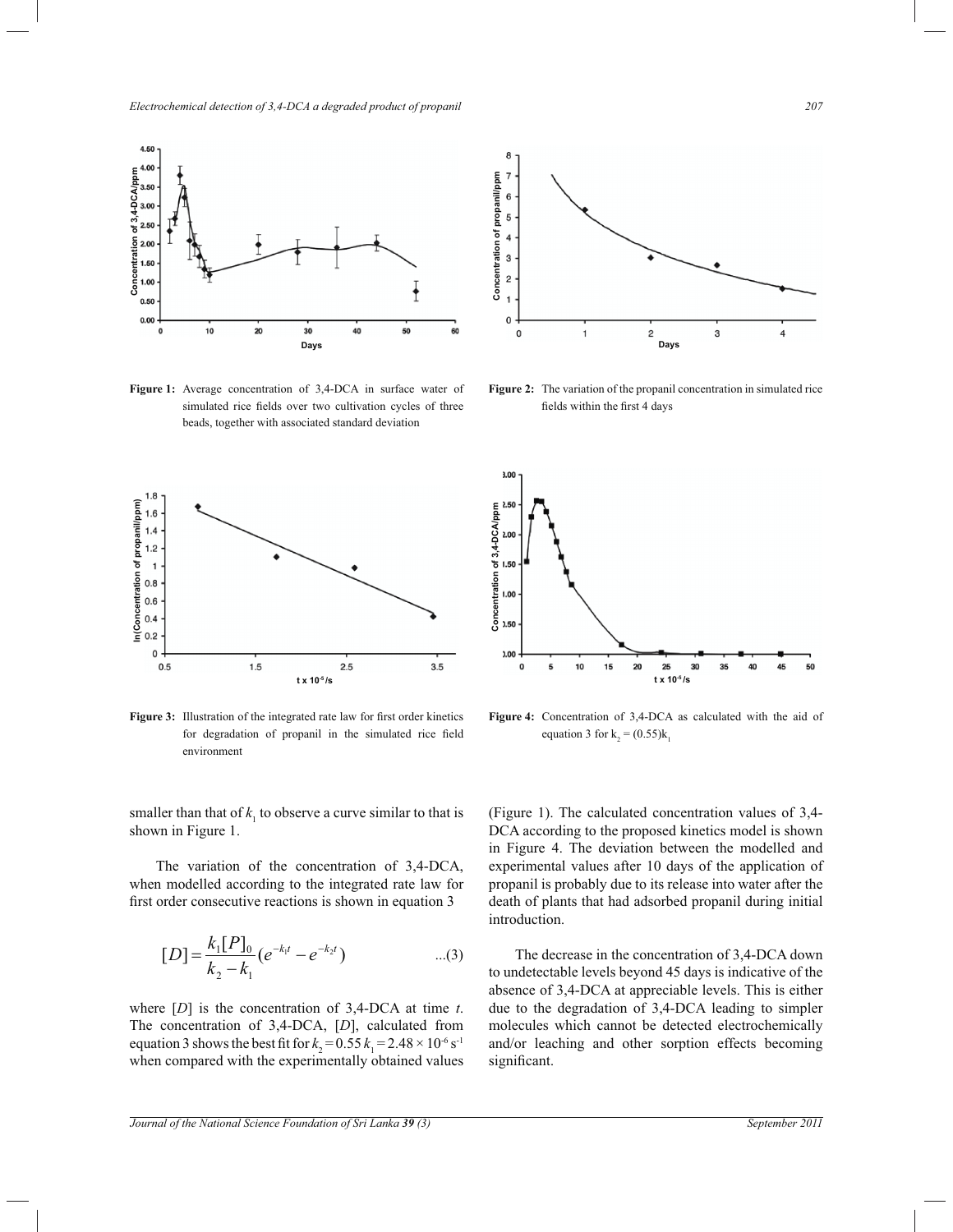### **CONCLUSION**

The degradation of propanil forming 3,4-DCA and its subsequent degradation can be modelled through a consecutive first order reaction. The rate constants of the two degradation processes were  $4.51 \times 10^{-6}$  s<sup>-1</sup> and  $2.48 \times 10^{-6}$  s<sup>-1</sup>, respectively, suggesting that the degradation of 3,4-DCA forming various degraded products is the rate limiting step. The deviation of the calculated curve derived for the concentration of 3,4- DCA from the experimental curve may be due to the release of residual propanil or its degraded products from dead plants that had been present after initial application. Such kinetics models provide valuable information on the levels of degraded products and residual pesticides over reasonably lengthy time periods. Further refinement of this kinetics model can be achieved by considering the quantity of propanil lost during spraying, and due to volatilization and plant absorption.

#### **Acknowledgement**

Financial assistance by NSF Grant No RG/2005/FR/05 is acknowledged.

#### **REFERENCES**

- 1. Aydinalp C. & Porca M.M. (2004). The effects of pesticides in water resources. *Journal of Central European Agriculture* **5**(1): 5–12.
- 2. Brady J.A., Wallender W.W., Werner I., Fard B.M., Zalom F.G., Oliver M.N., Wilson B.W., Mata M.M., Henderson J.D., Deanovic L.A. & Upadhaya S. (2006). Pesticide runoff from orchard floors in Davis, California, USA: a comparative analysis of diazinon and esfenvalerate. *Agriculture, Ecosystems and Environment* **115**(1–4): 56–68.
- 3. Carsel R.F., Smith C.N., Mulkey L.A., Dean J.D. & Jowise P. (1984). *Users Manual for Pesticide Root Zone Model (PRZM)*. United States Environmental Protection Agency, Athens, Ohio, USA.
- 4. Dups I.G., Brown C.D. & Beulke S. (2003). Sources of uncertainty in pesticide fate modeling. *Science of the Total Environment* **317**(1–3): 53–72.
- 5. Fava L., Orru` M.A., Crobe A., Caracciolo A.B., Bottoni P. & Funari E. (2005). Pesticide metabolites as contaminants of groundwater resources: assessment of the leaching potential of endosulfan sulfate, 2,6-dichlorobenzoic acid, 3,4-dichloroaniline, 2,4-dichlorophenol and 4-chloro-2 methylphenol. *Microchemical Journal* **79**(1–2): 207–211.
- 6. Federal Institute for Occupational Safety and Health Notification Unit (BAuA) (2001). *Risk Assessment: 3,4-dichloroaniline*. Institute for Health and Consumer Protection, European Chemical Bureau, Berlin, Germany.
- 7. Furrer G., Schulin R., Wei J. & Kaufmann S. (2001). Influence of clay minerals on the hydrolysis of carbamate

pesticides. *Environmental Science and Technology* **35**(11): 2226–2232.

- 8. Isenring R. & Madeley J. (2006). *Paraquat: Unacceptable Health Risks for Users*, 3rd edition. Pesticide Action Network UK, London, UK.
- 9. Levine I.N. (2002). *Physical Chemistry*, 5<sup>th</sup> edition, pp. 537–538. Tata McGraw-Hill Publishing Company Limited, New Delhi, India.
- 10. McCarthy A.M., Baled J.D., Cope W.G. & Shea D. (2007). Modelling pesticide fate in a small tidal estuary. *Ecological Modelling* **200**(1–2): 149–159.
- 11. McMillan D.C., Bradshaw T.P., Hinson J.A. & Jollow D.J. (1991). Role of metabolites in propanil-induced hemolytic anemia. *Toxicology and Applied Pharmacology* **110**(1): 70–78.
- 12. Navaratne A.N., Hafil A.M. & Ekanayake C.B. (2009). Cost effective electroanalytical methodology for the detection of 3,4-dichloroaniline (3,4-DCA), the primary residue of propanil. *Ceylon Journal of Science: Physical Sciences* **15**: 57–64.
- 13. Perera A., Burleigh J.R. & Davis C.B. (1999). Movement and retention of propanil N-(3,4-dichlorophenyl) propanamide in a paddy-riverine wetland system in Sri Lanka. *Agriculture, Ecosystems and Environment* **72**(3): 255–263.
- 14. Perschbacher P.W., Ludwig G.M. & Slaton N. (2002). Effects of common aerially applied rice herbicides on the plankton communities of aquaculture ponds. *Aquaculture* **214**(1–4): 241–246.
- 15. Priyantha N. & Weerabahu D. (1996). An amperometric sensor for detection of propanil. *Analytica Chimica Acta* **320**: 263–268.
- 16. Priyantha N., Navaratne A., Jayawickrama D. & Weliwegamage U.S.K. (2004). Amperometric method for the determination of propanil in simulated rice field environment. *Journal of the National Science Foundation of Sri Lanka* **32**(3 & 4): 115–125.
- 17. Reichman R., Wallache R. & Mahrer Y. (2000a). A combined soil-atmosphere model for evaluating the fate of surface-applied pesticides. 1. model development and verification. *Environmental Science and Technology* **34**(7): 1313–1320.
- 18. Reichman R., Wallache R. & Mahrer Y. (2000b). A combined soil-atmosphere model for evaluating the fate of surface-applied pesticides. 2. the effect of varying environmental conditions. *Environmental Science and Technology* **34**(7): 1321–1330.
- 19. Rytwo G., Tropp D. & Serban C. (2002). Adsorption of diquat, paraquat and methyl green on sepiolite: experimental results and model calculations. *Applied Clay Science* **20**(6): 273–282.
- 20. Tsai W.T., Lai C.W. & Hsien K.J. (2004). Adsorption kinetics of herbicide paraquat from aqueous solution onto activated bleaching earth. *Chemosphere* **55**(6): 829–837.
- 21. United States Environmental Protection Agency (USEPA) (2004). *Exposure Analysis Modeling System (EXAMS): User Manual and System Documentation* (ed. L.A. Burns). Athens, Ohio, USA.
- 22. Voutsas E., Vavva C., Magoulas K. & Tassios D. (2005).